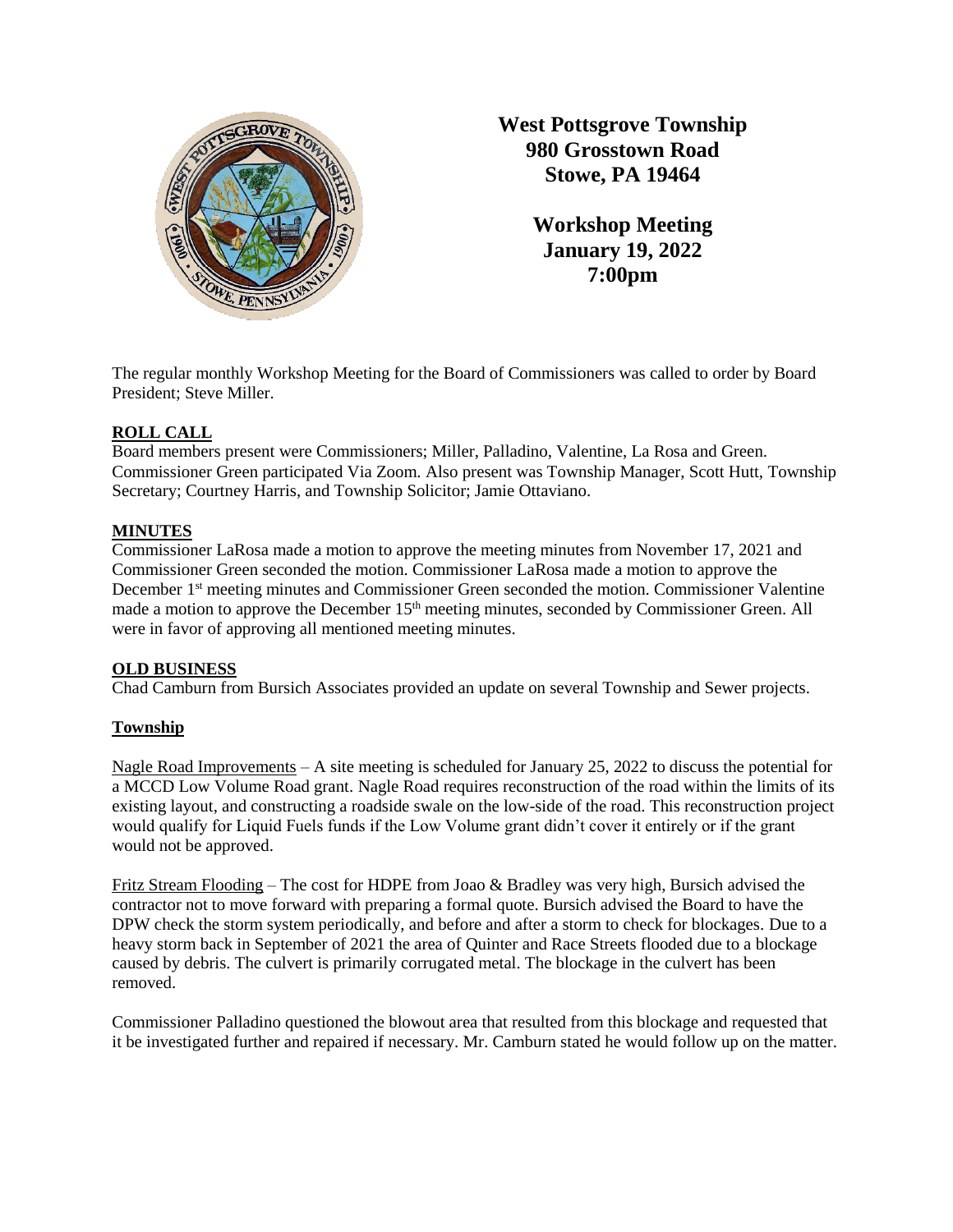Panda Express (Upland Square) – A pre-construction meeting was held on January 12, 2022. The contractor intends to begin the work within the first week of February. Joe Chrisman; Township Code Official, will be preforming majority of the inspections and will contact Bursich for any support.

MS4 Program – A draft O&M manual for the Township-owned facilities and vehicles have been developed. The manuals are currently under review by the Township and will be finalized based on any comments.

Baseball Field Drainage (980 Grosstown Road) – The regional Parks Planner submitted a grant application for drainage improvements in October 2021. We are still awaiting notice on the grant awards.

# **Sewer**

Grosstown Rd. Gravity Sewer Replacement and Fore Main Installation – The replacement of approx. 2,265 LF of sewer main, 0 laterals, and 9 manholes in Grosstown Road tributary to the pump station. The project will also install a new 6 inch force main. The force main cannot be connected for operation until the PADEP permit is issued. Substantial Completion is due by July 14, 2021, and the contractor is required to be ready for final payment by September 12, 2021.

Once the Township is satisfied with the lateral televising the Certificate of Substantial Completion can be issued. Bursich is also awaiting the As-built plans from the contractor and have attempted to schedule meetings to finalize the costs to close out the project.

Quinter Street Replacement - The project included the replacement of the undersized 12-inch clay sewer pipe on Quinter St. from Glasgow St to Vine St. with an 18-inch plastic pipe. A \$200,000 CDBG grant was granted by Montgomery County. The grant deadline has been extended to September 2022, and the contractor is required to be ready for final payment by September 11, 2022. The replacement has been installed and still needs to be tested and televised. The temporary paving is complete. Final paving will be performed in the Spring.

WPT Unused Capacity at WWTP – The townships purchased capacity at the WWTP is 1.600 MGD. The Flow of Record is based on the highest average daily flow over a three-month-consecutive-month in the previously three years. As of December 2021, WPT's Flow of Record is 0.868 MGD, approximately half of the purchased capacity. The unused capacity at the plant is equivalent to 2,360 EDU's and will continue to improve through March as the high flows from 2019 expire.

Grosstown Rd, PS & Force Main Permitting - Bursich is continuing to evaluate the flow data to determine a representative new annual average flow. Data review and analysis will continue as it becomes available.

Inflow and Infiltration Reduction – The remaining contact cost is \$49,770.50. The current contact with Sewer Specialty Services Co. Inc. will expire on February 11, 2023.

Joint Municipal Sewer Meeting – At the most recent meeting held via zoom on January 13<sup>th</sup> the following updates were provided:

- Bulk revenue remains above the 2021 budget by \$485k for each year-to-date and approximately \$514k above the 2020 revenue.
- Sludge Hauling Expenses remain under the 2021 budget by 180k for year-to-date and approximately \$226k below the 2020 expenses.
- WPT WWTP O&M Payments are currently estimated to be 248k for 2021 compared to the original estimate of 295k.